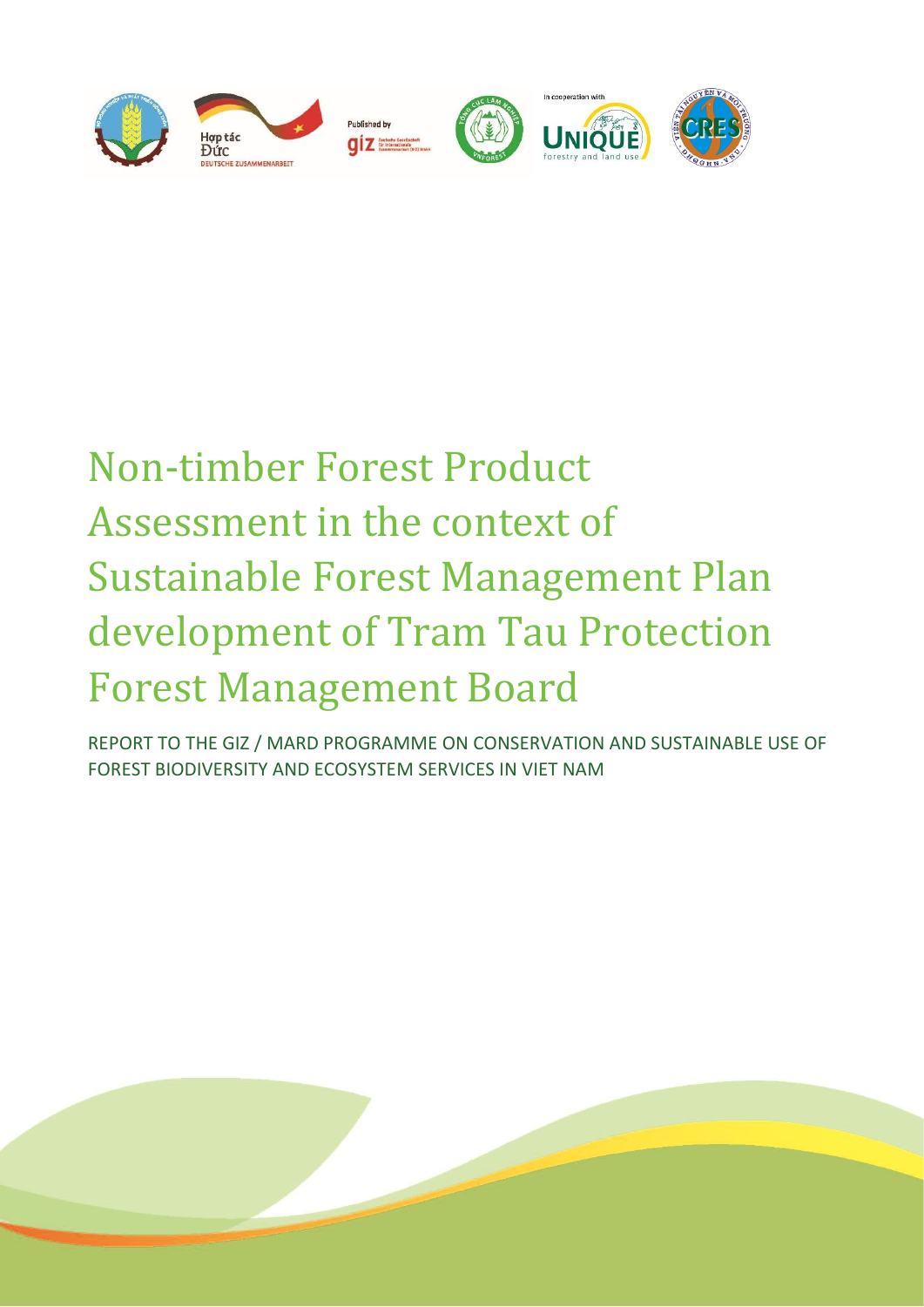**Imprint**

**Published by the** Deutsche Gesellschaft für Internationale Zusammenarbeit (GIZ) GmbH

### **Registered Offices**

Bonn and Eschborn, Germany Programme on Conservation, Sustainable Use of Forest Biodiversity and Ecosystem Services in Viet Nam

As of February 2022

#### **Authors**

VNU - CRES

#### **In cooperation with**

UNIQUE forestry and land use

#### **Disclaimer**

The findings, interpretations and conclusions expressed in this document are based on information gathered by GIZ and its consultants, partners and contributors. They do not represent the views of GIZ nor BMZ.

Neither GIZ nor BMZ guarantee the accuracy or completeness of information in this document, and cannot be held responsible for any errors, omissions or losses which result from its use.

# **On behalf of the**

German Federal Ministry for Economic Cooperation and Development (BMZ)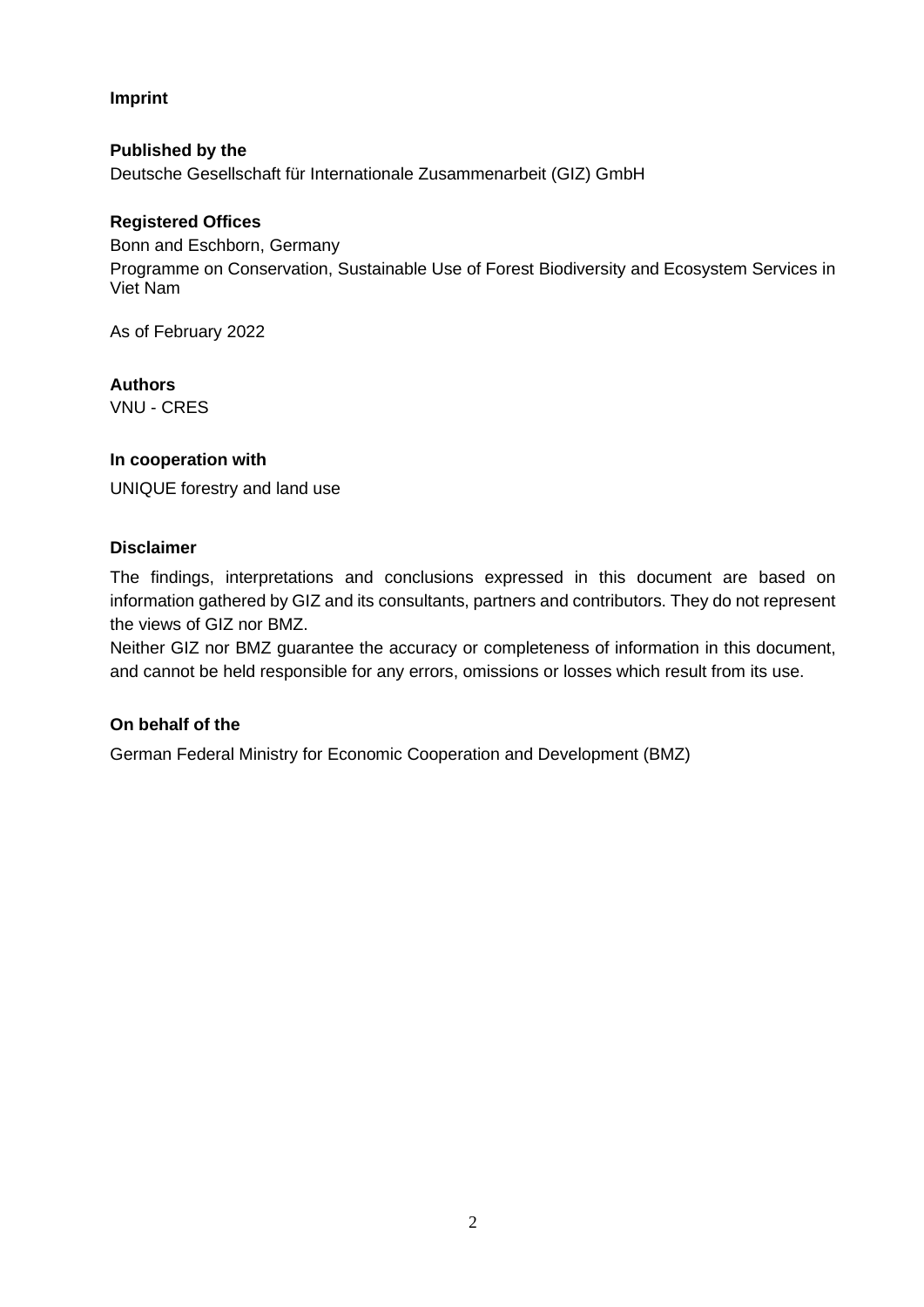This study aims to provide insights into the legal basis for NTFP collection in PF in general and assess available NTFPs, their use and value chains in an around Tram Tau PF, based on which recommendations for access and user agreements for the implementation of the SFMP will be developed accordingly. As a result, feasible options for improved resource management will be proposed, thus enhancing benefits for both local communities and Tram Tau PFMB and thus contribute to improved management and conservation of Tram Tau PFMB. Eventually, findings can be integrated by the Tram Tau PFMB into the SFMP and other planning or management documents e.g. on sustainable financing.

The research was organized on two levels: desk study and fieldwork. Fieldwork was conducted through household survey, key informant interviews and focus group discussions using questionnaire and open questions. Participant observation was employed. Important as well is that GIS mapping and spatial analysis was also used

The research findings show that GIS analysis is a useful technique to collect and analyze spatial distribution and information of NTFPs. The combination of on-site measurement and local knowledge is an effective approach to collecting data in the field, especially in remote areas.

#### *The key findings are as follows:*

- 1. Bamboo shoots make an important contribution to household income. Bamboo shoots have become a commodity in the value chain, and the harvested quantity has been boosted in the past 10 years. According to the regulations that have been agreed between Tram Tau PFMB and the People's Committees of local communes and communities, the bamboo shoot harvesting period starts from the beginning of September and ends at the end of November every year. The product distribution is carried out through two main channels, from buying directly from processing units or being sold at farmers markets, with the intermediary transportation channel being wholesalers.
- 2. With an area of about over 1,000 natural hectares and the new planting area of about 2,400 hectares, of which the new planting in the 2016-2020 period is 2,221.63 hectares, the harvested quantity of *Docynia indica* has increased in the recent years. The harvesting season for *Docynia indica* is from the end of July to the end of September or the beginning of October every year. There are two channels of product distribution: *Docynia indica* are directly sold to the market by collectors through middle men in the commune, or transported to wholesalers or markets in Tram Tau town.
- 3. The harvesting of bamboo shoots and *Docynia indica* as well as other NTFPs will increase greatly in the near future. Therefore, it is of great importance to develop processing enterprises in Tram Tau. Otherwise, this would lead to an excess of raw materials or being sold with low price. The capacity of processing enterprises of bamboo shoots and *Docynia indica* in Tram Tau district and neighboring districts should be improved in the coming time due to the lack of competitiveness in the market.
- 4. Studies on gender elsewhere in the world have shown that the benefits that women get from participating in all stages of the NTFP value chain are very large. These include enhancing language skills, trading skills and income independence. Participation in the value chain also helps women to expand their social relationships, give them confidence in communication and diversify sources of income. However, the research findings at Tram Tau show that the role of women in Tram Tau district has not been paid due attention. Specifically, local women are only engaged in the stage of harvesting bamboo shoots and *Docynia indica*, but have not been involved in the rest of the value chain. Our findings also demonstrate that due to language barriers, many ethnic women, especially the Mong women do not speak Kinh well. Therefore, they somewhat lag behind in education and participation in social activities as well as in family economic development. And this situation does not contribute to sustainable forest managemet at the local level.

# CONCLUSIONS AND RECOMMENDATIONS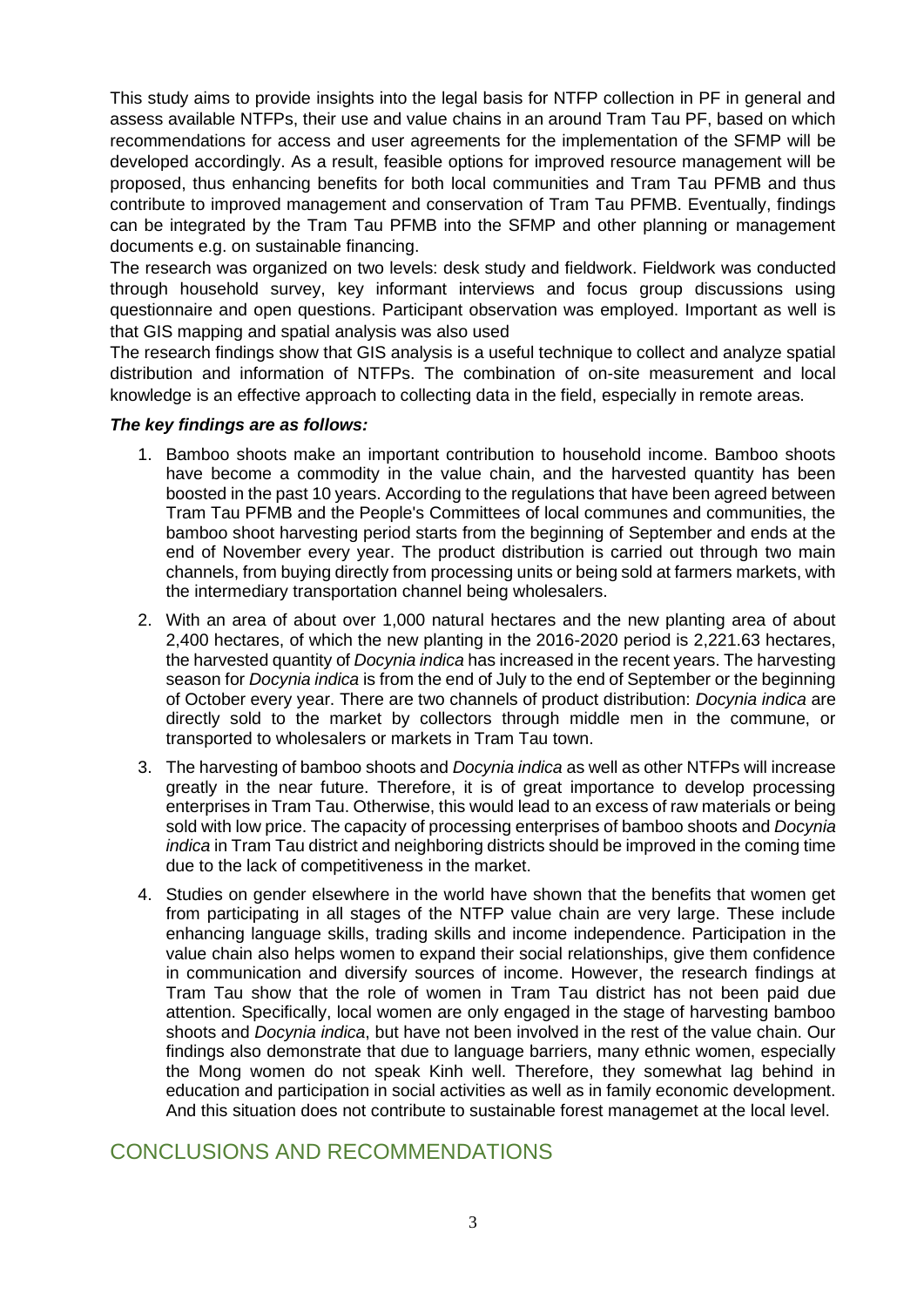Research in Ban Cong, Ban Mu, and Xa Ho communes, Tram Tau shows that GIS analysis is a useful technique to collect and analyze spatial distribution and information of non-timber products. Combining field research and indigenous knowledge is an effective approach to collecting primary data, especially in remote areas.

# *Key findings are as follows:*

- 1. Bamboo shoots make an important contribution to the household's income. Bamboo shoots have become a commodity in the value chain, and the exploitation output has been boosted in the past 10 years. According to the regulations that have been agreed between the PFMB and the People's Committees of communes and local communities, the bamboo shoot harvesting period starts from the beginning of September to the end of November every year. Product consumption is carried out through two main channels, from buying directly from the processing facility or being sold at farmers' markets, with the intermediary transportation channel being the wholesaler.
- 2. With a natural area of over 1,000 hectares and a new planting area of about 2,400 hectares, of which the new planting in the 2016-2020 period was 2,221.63 hectares, so the harvested output of forest apple has increased over the years. Apple harvesting season is determined from the end of July to the end of September or the beginning of October every year. There are two channels of product consumption: apples are sold to the market by collectors, through traders in the commune, or transported to wholesalers or markets in Tram Tau town.
- 3. The harvested output of bamboo shoots, apples and other NTFPs will increase greatly in the near future, so if processing enterprises are not developed, it will lead to a surplus of raw materials or will be sold at high prices. low price. The capacity of processing units of bamboo shoots and apples in Tram Tau and neighboring districts should be improved in the coming time due to the lack of competitiveness in the market.
- 4. Other gender studies around the world have shown that the benefits that women get from participating in all stages of the NTFP value chain are very large, from enhanced language skills and trading skills to income independence. Participating in the chain also helps women expand their social relationships, giving them confidence in communication and diversifying sources of livelihood. However, the research results at Tram Tau show that the role of women in Tram Tau district has not been given due attention. Specifically, local women were only engaged in the stage of collecting bamboo shoots, chili peppers and apples, but have not been involved in the rest of the value chain. Research results also show that this has also contributed to unsustainable forest management in the area.

#### *Enhancing the Value chain*

There are three groups of solutions to upgrade the NTFP value chain:

Solution 1.1: Support capacity building and establish a Community Management Board in each village to perform the following tasks:

- i. organize the forest protection patrol under the contract of the Tram Tau PFMB;
- ii. monitoring of harvesting techniques and statistics of community NTFP collection;
- iii. representatives of the village community to sign NTFP purchase and sale contracts with cooperatives and enterprises in the value chain;
- iv. receive financial resources from outside to expand the scale of NTFP planting in accordance with the approved NTFP development master plan.

Solution 1.2: Improve the value of NTFPs in Yen Bai province through the development of enterprises producing and processing NTFPs, especially those in Tram Tau district. Specifically: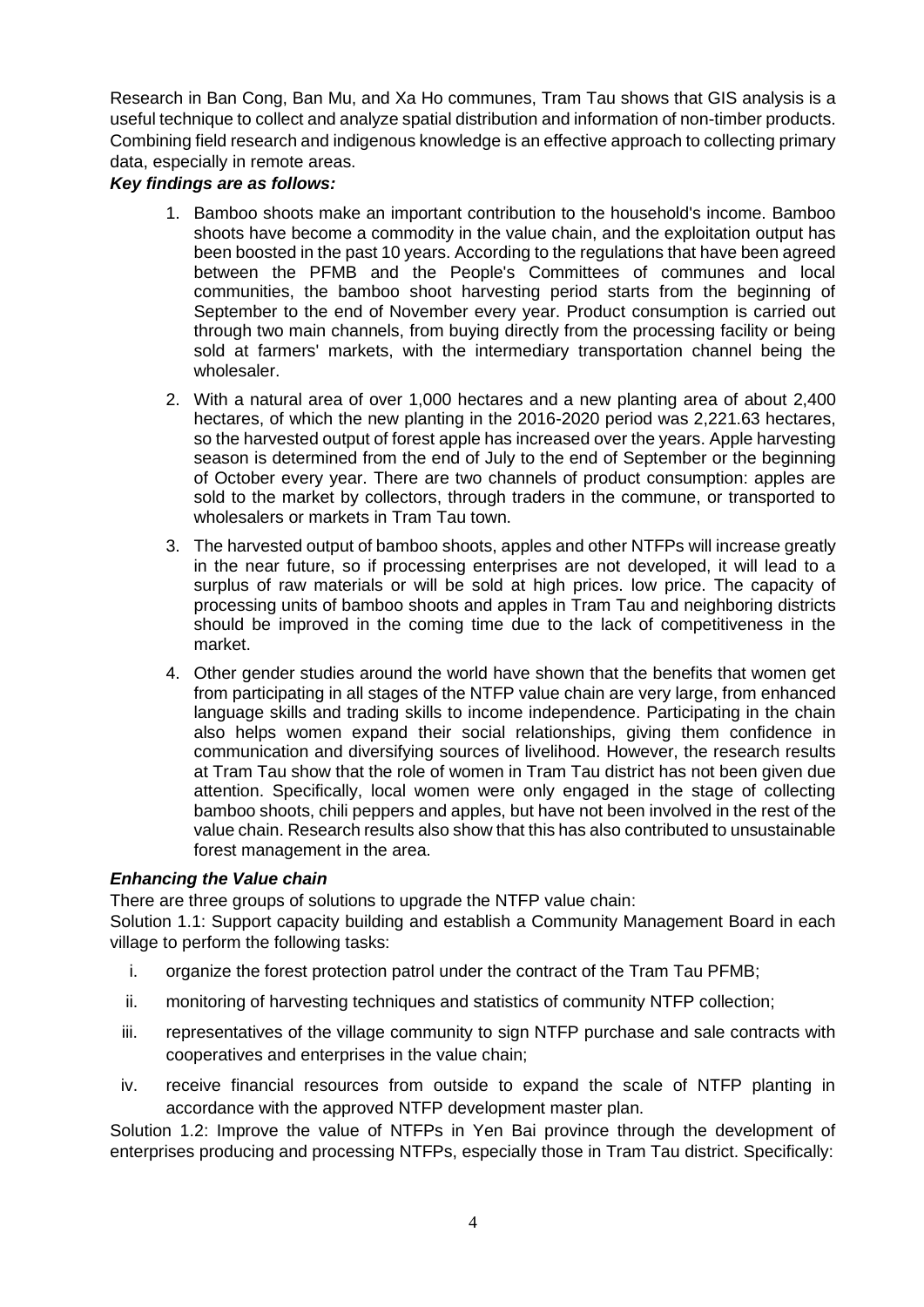- i. support cooperatives and processing companies to access funding sources, develop designs, brands and promote sales of products processed from NTFPs in accordance with the policies of Yen Bai province;
- ii. support enterprises to complete the license to ensure smooth production and business process;
- iii. support in mechanism and access to capital for Hung Thuy Cooperative to develop into a business and handle the processing of bamboo shoots to the final product for sale to consumers;

iv. supporting product development towards export to foreign markets.

Solution 1.3: Tram Tau district PFMB cooperates with NTFP processing enterprises and Commune People's Committee to:

- i. determine the annual NTFP harvest for each product, in order to ensure production efficiency and conservation;
- ii. develop a sustainable management and harvesting plan for each type of NTFPs;
- iii. price floor and ceiling price for each NTFP based on the principle of benefit and risk sharing, taking into account the factors of differentiation, "cleanliness" and materials collected from community-based sustainable forest management;
- iv. signing contract for consumption of NTFPs between parties including Enterprise Community - Commune People's Committee – Tram Tau PFMB.

#### *Enhancing Conservation*

- i. Although *Anoectochilus setaceus* is not included in the IUCN Red List due to good populations elsewhere outside of Vietnam, it has been included in the Vietnam Red Book (2007) and classified as Endangered. In addition, Decree 06 and 64 of the Government also prohibit all acts of harvesting this orchid. Although there is little information on the collection status of this orchid obtained from interviews with local people and officials, it is a very rare species. Unlike *Panax stipleanatus*, there are currently no plans to plant this species in Tram Tau PF. Information about the distribution area of this species in the reserve obtained from interviews is shown on the map in the GIS section. These populations need to be closely monitored and conservation measures should be prioritized to avoid further decline in the future.
- ii. It is necessary for Tram Tau PFMB to design and implement practical conservation activities for *Panax stipleanatus* and *Anoectochilus setaceus*, especially to improve the effectiveness of law enforcement and people's awareness of the two rare and endangered species that are prioritized for conservation. In addition, the replanting of *Panax stipleanatus* and *Anoectochilus setaceus* in areas with suitable natural habitats will also help these species recover faster. In particular, the Management Board can consider the areas shown on the map in the report to identify suitable areas for future conservation activities. Important as well is that the Management Board may consider collecting fees from non-timber forest products such as *Docynia indica* and chili bamboo shoots to use this funding for conservation activities, especially with *Panax stipleanatus* and *Anoectochilus setaceus.* However, there is currently no mechanism to allocate funds for conservation activities from regular revenue sources. Therefore, the Tram Tau PFMB can write proposals for grant or coordinate with scientists to propose programs and projects from the national budget or from international funds to develop conservation activities to protect these two rare and endangered species.

#### *Enhancing gender equality*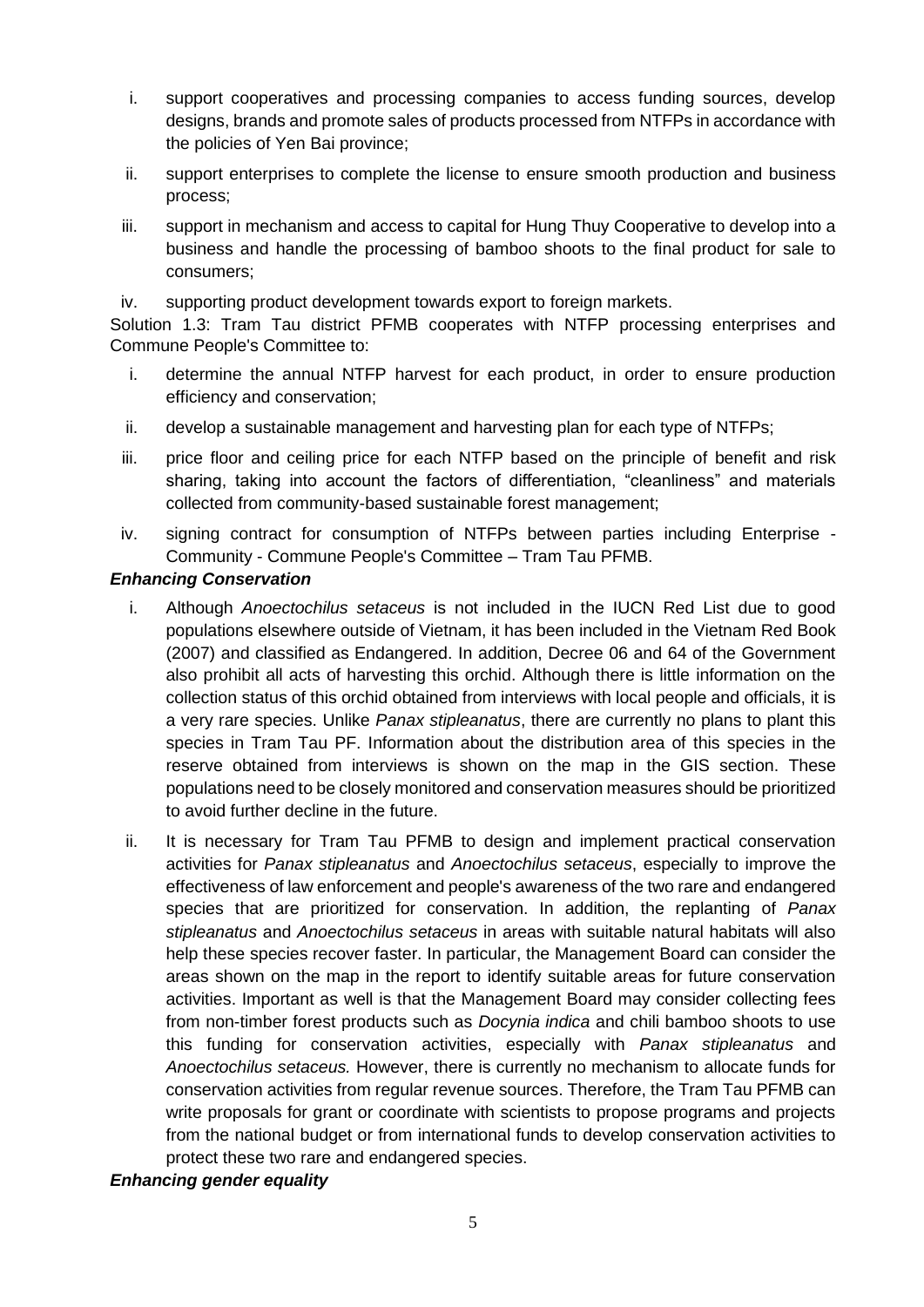- 1. In order to enhance the role of women, the Commune People's Committee needs to act as the focal point between the NTFP purchasing unit and the local people. Activities carried out by women (often at the household level) should be supported to improve the efficiency, quality and standards of products, such as preliminary processing to increase the value of chili bamboo shoots and *Docynia indica*.
- 2. To map the NTFP value chain through the lens of gender, to divide labor by gender in the chain and the interactions and relationships between men and women in each stage of the value chain.
- 3. To increase income for people, especially women, the Commune People's Committee needs to support the local people, especially women and young people, to promote traditional occupations (e.g. weaving and dressmaking), or develop the household economy based on natural conditions and resources that are locally available.
- 4. Gender issues should be prioritized in local annual socio-economic development plans, as well as in Sustainable Forest Management Plan. Raise the awareness of the ethnic minority women of the importance and distribution as well as sustainably harvesting of NTFPs.
- 5. Train women to participate more actively in each stage of the NTFP value chain if possible, thereby enhancing the status of women, especially Mong women. Conduct more training courses and techniques to help the Mong women improve their Kinh (Vietnamese language), and have the opportunity to communicate and thereby improve their labor efficiency.